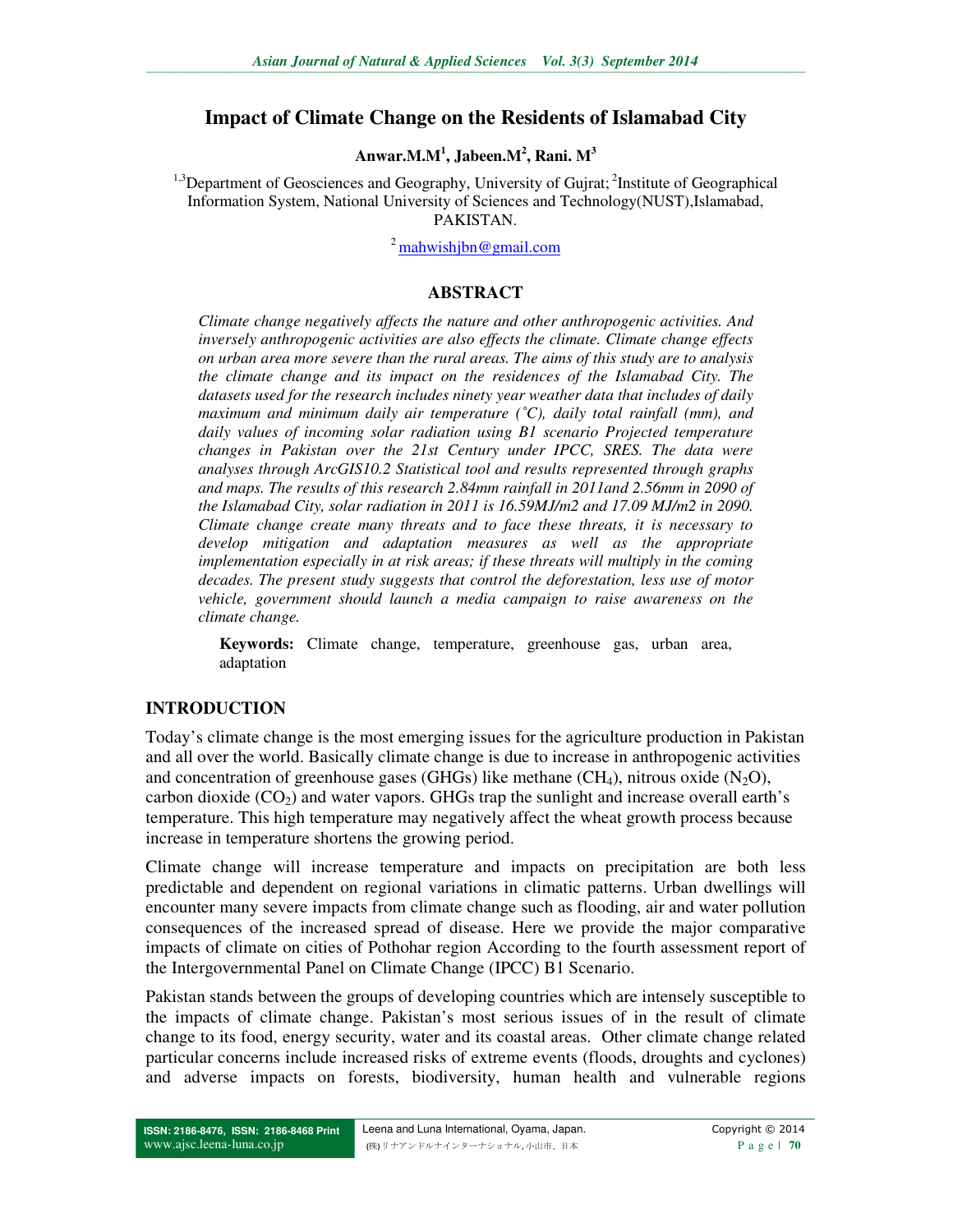(mountainous areas, rangelands, arid regions and coastal areas etc) (Shamas, 2010). Climate change represents an additional stress over already resource stressed country like Pakistan (Farooqi and Mir, 2005).

Greenhouse gas (GHG) emissions are low in Pakistan as it compared to international standards. In 2008 the total GHG emissions in Pakistan were 310 million tons of  $CO<sub>2</sub>$ equivalents. These comprised:  $CO<sub>2</sub> 54\%$ , Nitrous Oxide (NO<sub>2</sub>) 9%, Methane (CH<sub>4</sub>) 36%, Carbon Monoxide (CO) 0.7%, and non-methane volatile organic compounds 0.3%. (National GHG inventory 2008)

The future impacts of climate change will be lead to wide range impacts on different regions of the world. The wide range of impacts of climate change (IPCC, 2007b) include effects on fisheries, agriculture, desertification, water resources, coastal zones ,biodiversity, heat and cold related mortality, and floods. These impacts are increasingly linked with the significant economic loss, and consideration of these costs is increasingly helping to inform the policy debate (e.g. as with the Stern Review, 2006).

Climate change negatively affects the nature and other anthropogenic activities. And inversely anthropogenic activities are also effects the climate. Climate change effects on urban area more severe than the rural areas. Rural areas are less populated as compare to urban areas but agriculture field is highly effected due to change in climatic conditions. This research shows the impact of climate changes on Islamabad. Islamabad is capital of Pakistan and it is a famous tourist place.

Islamabad has attracted people from all over Pakistan, making it one of the most cosmopolitan and urbanized cities of Pakistan. Islamabad is a planned, modern and maintained city located in the Pothohar Plateau in the northeastern part of the country, within the Islamabad Capital Territory.

# **OBJECTIVES**

Objectives of the current study are:

- 1. Statistical analysis of climate change in Islamabad.
- 2. To find the impact of climate change on the urban area of Islamabad city.
- 3. To provide information on adaptation responses and the difference that these can make in reducing impacts.

# **STUDY AREA**

The study area selected for research is Islamabad. Islamabad is the capital city of Pakistan located on 33.7167° N Latitude, 73.0667° E Longitude and altitude 490 m and a famous tourist place. According to a 2012 estimate by the Census Department, the population of Islamabad including its surrounding territory has increased to 2 million. The total area of Islamabad City is 906 square kilometers. A further 2,717 square kilometers area is known as the Specified Area, with the Margala Hills in the north and northeast.



Figure 1: Study Area Map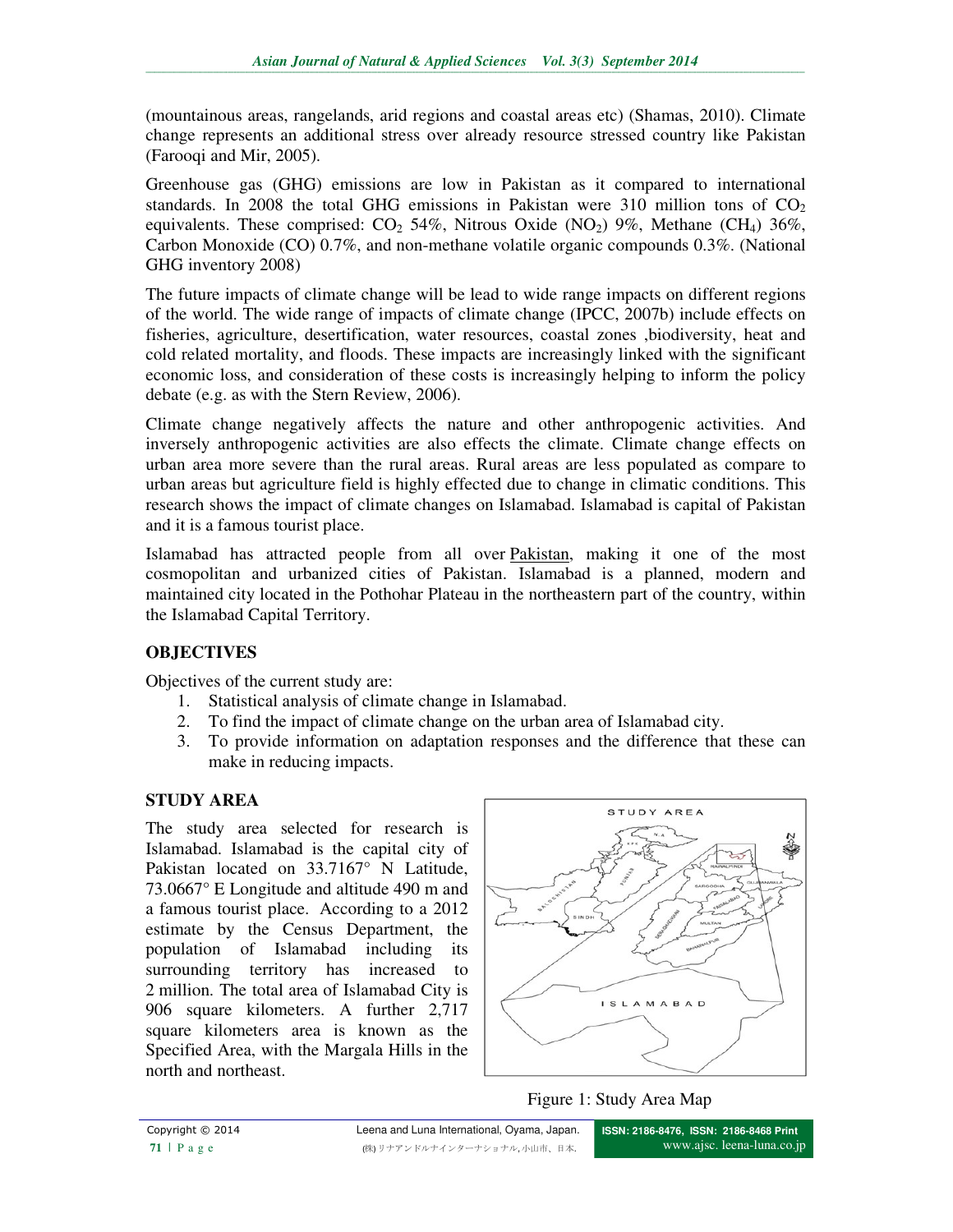The southern portion of the city is an undulating plain. It is drained by the Kurang River, on which the Rawal Dam is located.

## **MATERIALS & METHODS**

The following datasets are used to find the impact of climate change on Islamabad.

- 1. Maximum Temperature (˚C)
- 2. Minimum Temperature (˚C)
- 3. Solar radiation  $(MJ/m<sup>2</sup>)$
- 4. Rainfall (mm)

The datasets used for the research includes ninety year weather data that includes of daily maximum and minimum daily air temperature (˚C), daily total rainfall (mm), and daily values of incoming solar radiation downloaded from website at http://gismap.ciat.cgiar.org/MarkSimGCM/ using B1 scenario Projected temperature changes in Pakistan over the 21st Century under IPCC, SRES (Special Report on Emissions Scenarios). Trend lines and Graphs drawn of minimum and maximum temperature, solar radiation, and rainfall for analysis are climate change impacts on urban areas of Pothohar Region. Maps of minimum temperature, maximum temperature, solar radiation, rainfall generates for the visualization of climatic changes in Islamabad.

## **RESULTS AND DISCUSSION**

Climate change is the major problem that affects more severely the whole world and Pakistan as well. Climate of Pakistan consistently increasing day by day that will effect all sectors like urban areas, agriculture, tourism and forestry etc. Rise in temperature from 2011-2090 is approximately 3 (˚C). Islamabad is the most famous tourist place and it is also capital city of Pakistan. Islamabad is basically an urban area with the population of 2 million.

Climate change is increase the risk those are associated communities exposure to hunger, poverty, displacement, mortality and disease. Islamabad is a capital city of Pakistan and that's why more populated and day by day increase population. Because there are more opportunities for the people to live better life and get better jobs. With the increase in population GHG emissions are also increase. And these GHG emissions caused global climate change. These climate change risks are more disastrous for the communities.



Figure 3. Maximum Temperature of Islamabad City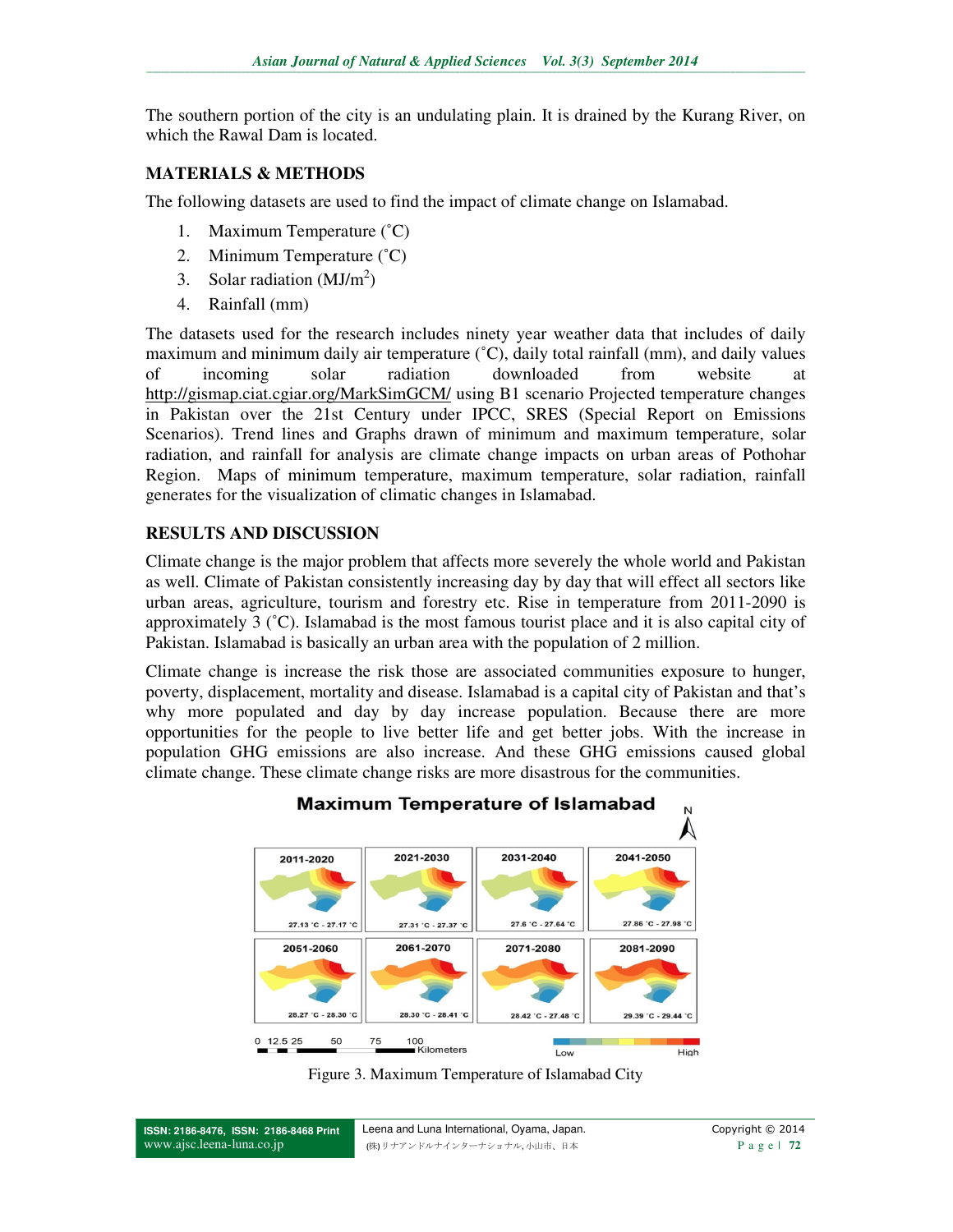Figure 2 shows the maximum temperature of Islamabad city. Maximum temperatures rise in each decade and approximate 3˚C increase from 2011-2090. North east portion of Islamabad city has high temperature increase rate as compare to other areas.



Figure 4. Minimum Temperature of Islamabad City

Figure 3 map shows the minimum temperature of Islamabad city from 2011-2090. Minimum temperature are rise situation same as show in the maximum temperature maps. The northeast portion of the city is highly affected than the other areas.



Figure 5. Rainfall of Islamabad City

Figure 4 rainfall map of Islamabad shows the decreasing trend in Islamabad from 2011- 2090. North-west part of Islamabad shows the high decreasing trend of rainfall as compare to other areas.

Figure 5 shows the minimum temperature  $({}^{\circ}C)$ , maximum temperature  $({}^{\circ}C)$ , solar radiation  $(MJ/m<sup>2</sup>)$  and rainfall (mm) from 2011 to 2090 of Islamabad. Above graph shows the gradually rise both in maximum and minimum temperature. The rise in temperature is up to  $3^{\circ}$ C from 2011-2090. In 2011-2020 the minimum temperature of Islamabad is 15.46  $(^{\circ}$ C), maximum temperature is 27.15 (°C), solar radiation is  $16.62 \text{ MJ/m}^2$  and rainfall is 2.75 mm. In 2021-2030 minimum temperature is 15.75 ( $\degree$ C), maximum temperature is 27.15 ( $\degree$ C), solar radiation is 16.70 MJ/ $m^2$  and rainfall is 2.81mm.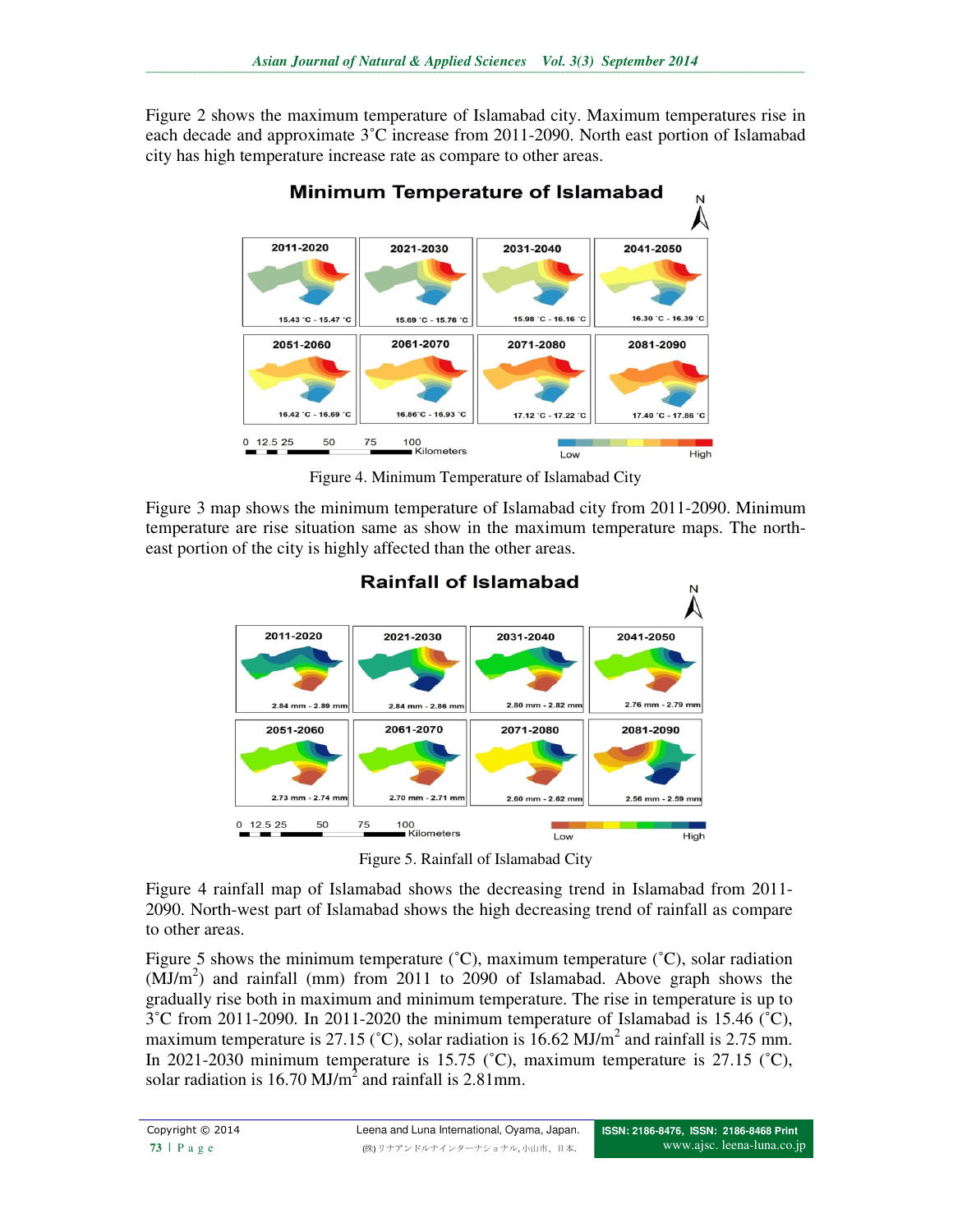

Figure 6. Projected Climatic Condition of Islamabad City

In 2031-2040 minimum temperature is 16.04 (˚C), maximum temperature is 27.62 (˚C), solar radiation is 16.74 MJ/m<sup>2</sup> and rainfall is 2.87 mm. In 2041-2050 minimum temperature is 16.33 ( $^{\circ}$ C), maximum temperature is 27.99 ( $^{\circ}$ C), solar radiation is 16.79 MJ/m<sup>2</sup> and rainfall is 2.89 mm. In 2051-2060 minimum temperature is 16.62 (˚C), maximum temperature is 28.27 ( $^{\circ}$ C), solar radiation is 16.80 MJ/m<sup>2</sup> and rainfall is 2.89 mm. In 2061-2070 minimum temperature is 16.91 (°C), maximum temperature 28.30 (°C), solar radiation is 16.84 MJ/m<sup>2</sup> and rainfall is 2.89 mm. in 2071-2080 minimum temperature is 17.17  $\degree$ C), maximum temperature is 28.36 ( $\degree$ C), solar radiation is 16.84 MJ/m<sup>2</sup> and rainfall is 2.89 mm. In 2081-2090 minimum temperature is 17.40 (˚C), maximum temperature is 29.36 (˚C), solar radiation 16.93  $MJ/m^2$  and rainfall is 2.86mm. Solar radiation of Islamabad is also continuously increasing as above graph shows.



Figure 7. Projected Solar Radiation of Islamabad City

Figure 6 map shows the increasing trend of solar radiation of Islamabad city. North-east and North-West portion of the city shoes the high increasing trend of solar radiation. Arid areas are more severely effect by the maximum precipitation decreases due to change in climate (Arab Water Council). They may also be less direct as climate change negatively affects livelihoods or food supplies (and prices) or access to water needed for domestic consumption or livelihoods. Certain groups may face increased risks from measures taken elsewhere in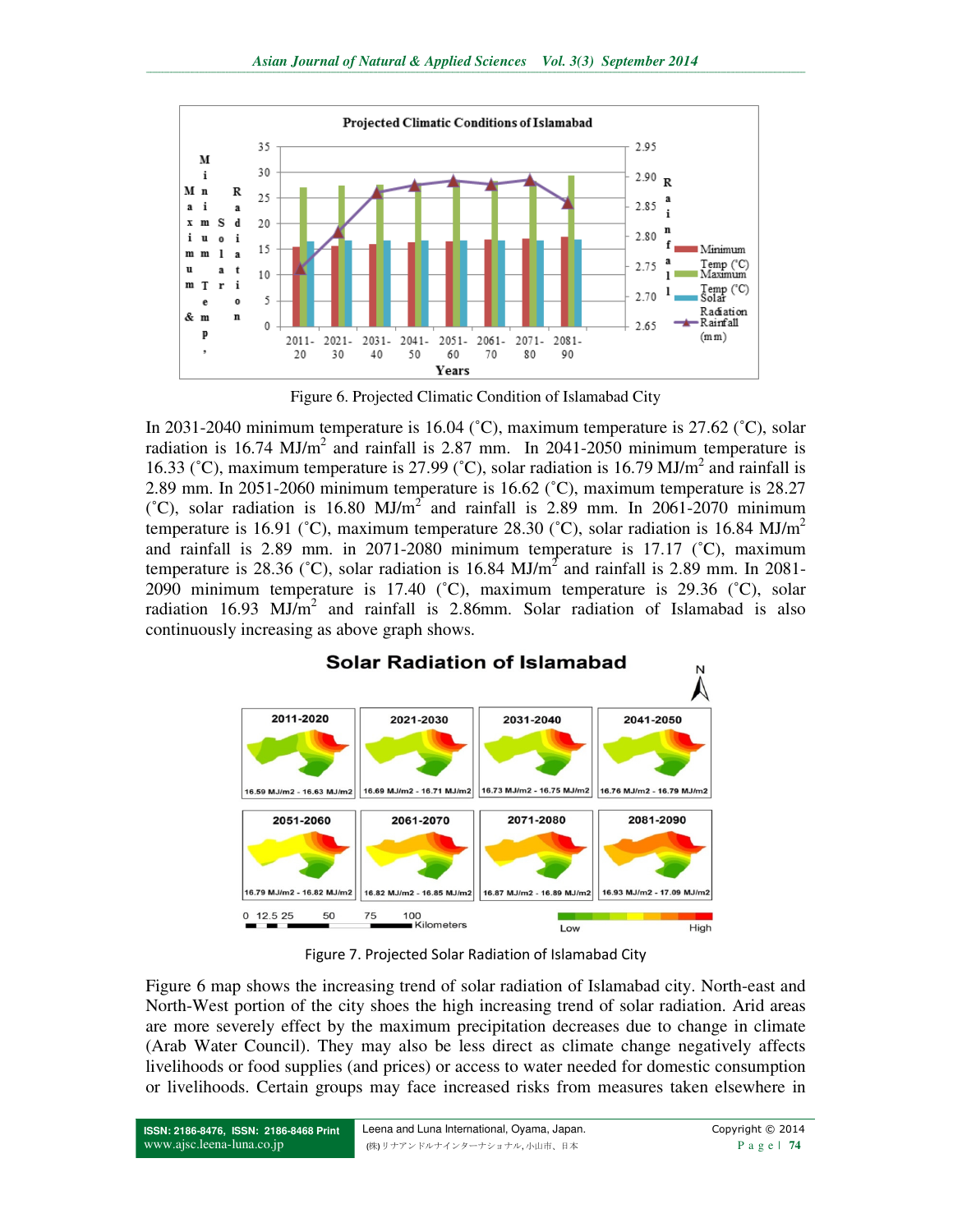response to climate change. The urban areas are more risky than rural areas. It is expected that the intensity and frequency of extremes events will increase. Increase in mean temperatures and precipitation levels that lead to adverse impacts on reduction of drainage capacity of sewage systems and energy demand.

Projected Impacts of Climatic conditions in Islamabad

|  |  | <b>Table 3. Climatic Conditions</b> |
|--|--|-------------------------------------|
|--|--|-------------------------------------|

| <b>Climatic Conditions</b>                               | Major projected Impacts of Climatic Condition in<br><i>Islamabad</i> |
|----------------------------------------------------------|----------------------------------------------------------------------|
| More warmer days and Fewer<br>cold days and nights,      | Reduction of energy demand used for heating                          |
|                                                          | Cooling demand increased                                             |
|                                                          | Decreasing air quality                                               |
|                                                          | Effects on tourism because of severe climatic events                 |
| Increasing frequency of heat<br>waves                    | Reducing quality of life                                             |
|                                                          | Impacts on very young child, poor and elder people                   |
|                                                          | are more severe                                                      |
| Shortage of rainfall and extreme<br>precipitation events | Shortage of water for drinking, industries and house                 |
|                                                          | holds                                                                |
|                                                          | Declining potential of hydropower generation                         |

Islamabad imported fresh water from different lakes because ground water does not meet the requirement of all peoples. Under the severe climatic conditions particularly drought affects the water supplies in Islamabad. Air quality decreases due to high change in Temperature. Change in temperature, precipitation, and humidity will result water and vector-borne diseases. Islamabad will experience increase heat wave in summer and reduced cold-weather stresses in winter. Extreme weather events might be create new health hazards like dengue fever, malaria, cholera, diarrhea and this will show significant increases in hospitalization. Extreme events increase in temperature threatening linkage infrastructures such as bridges, roads, pipelines, or transmission networks and government can experience substantial economic losses. Islamabad temperature increased due to climate change. Commercial, industrial, and residential building will increase the demand of cooling and this will lead to the high demand of electricity. The main source of energy for cooling is electricity and electricity produced by using water in Pakistan. Demand for electricity production will lead to the increase water demand but due to shortage of rainfall water level decrease and that will affect the quality of life.

# **CONCLUSION AND RECOMMENDATIONS**

This study reveals that the climate of the Islamabad city is rapidly changed, this climate change has direct or indirect impact on the residence of the Islamabad City. According to this research 2.84mm rainfall in 2011and 2.56mm in 2090 of the Islamabad City, solar radiation in 2011 is 16.59MJ/m2 and 17.09 MJ/m2 in 2090. Similarly this climate change create many threats includes; floods, heat waves, cool weather stress, droughts, cyclone and rise in sea level. These threats not give only economical loss but also effect on urban environment, infrastructure, water quality, air quality and life quality of the residence of the urban areas. To face these challenges, it is necessary to develop mitigation and adaptation measures as well as the appropriate implementation especially in at risk areas; if these threats will multiply in the coming decades. The present study suggests that increase the green space, control the deforestation, less use of motor vehicle, government should built the dam and proper water storage system for agriculture and domestic used, government should launch a media campaign to raise awareness on the climate change.